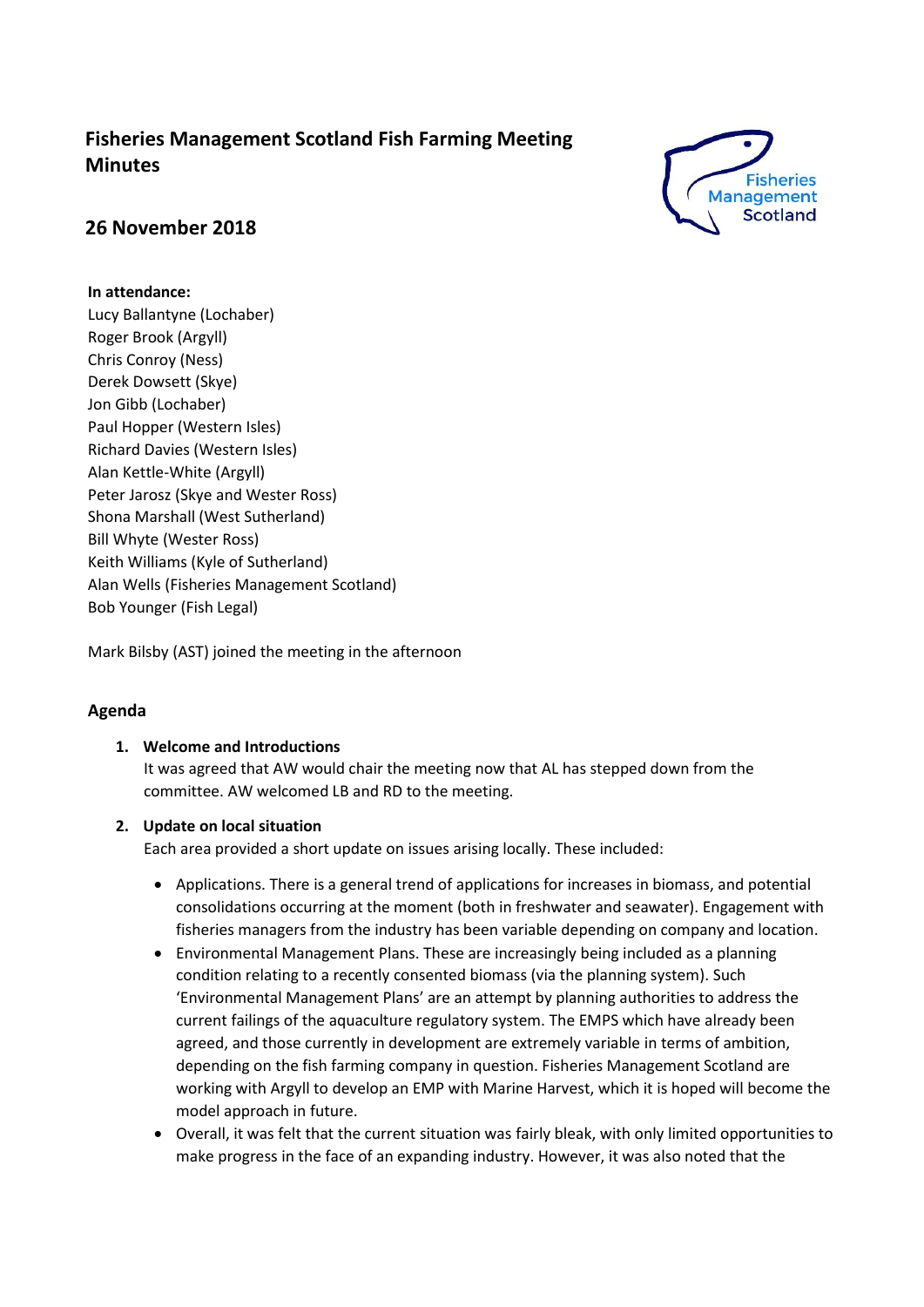Parliamentary process, and the various workstreams which are now running present an opportunity to make very real progress. These workstreams are covered below.

## **3. Interactions working group**

AW and RB gave a short update on the Interactions Working Group, noting the short update on the [Fisheries Management Scotland website.](http://fms.scot/update-on-the-scottish-government-interactions-working-group/) The Committee discussed and agreed a range of priorities: addressing the current *lacuna* within the regulatory system through which impacts on wild fish are not adequately considered or addressed; transparent and timeous reporting of information; a robust, enforceable regulatory regime with appropriate penalties and appropriate monitoring of wild fish, with a feedback to farm management.

## **4. REC Committee Report**

Whilst there was not time to fully consider the REC Committee report, the associated press release and key recommendations were discussed. The initial reaction was that many of the priorities of committee members were included and there was now a real opportunity for meaningful change.

## **5. Financial support for fisheries management**

This has not progressed substantially since the last meeting due to a focus on the Parliamentary Inquiries. Fisheries Management Scotland will continue to engage with SSPO to progress this.

### **6. Monitoring of wild fish**

## **i. Crown Estate Project**

LB provided a short update on work undertaken in 2018 to develop methods for monitoring sea lice impacts on wild fish. An important element of this project was to compare the established technique of beach seine netting for wild sea trout with the deploying of a bag net system, which has been trialled in Ireland and Norway, but not yet in Scotland. Such fixed nets have the potential to capture a more representative sample of the local population of fish and have the potential to allow the capture of juvenile salmon, as well as sea trout. The net design is similar to that of a commercial fixed engine salmon net. A 'leader' net extends perpendicular from the shore, and diverts fish into a v-shaped system of nets. Wild fish swim freely in the net until released, following sampling for sea lice by researchers.

It was noted that Marine Harvest played a crucial role in the project through daily provision of boat and staff time. This allowed Marine Harvest staff to observe wild fish and the sea lice burdens they carry first hand. This collaborate working has led directly to a more positive working relationship at a local farm level, but has also resulted in enhanced communication with Marine Harvest head office staff, leading to further collaboration and data sharing.

Once the net was successfully deployed the net caught 114 sea trout over 16 days, with a peak of 36 in one 24 hr period. It was observed that the fixed net was able to catch fish more consistently, without the restraints of weather and tide which affect the ability to seine net.

In 2019, the focus is on deploying the net over a two month period, including the smolt run, and investigating an additional site in Loch Linnhe with the potential to effectively monitor wild salmon smolts. The steering group for the project will meet in December.

### **ii. Environmental Management Plans**

As noted above, there are a number of EMPs which are being developed across the aquaculture zone, primarily in relation to marine sites, but also for at least one freshwater site. The requirement for these to be consistent and meaningful was emphasised and AW noted that he is working with the local authorities to achieve consistent wording of EMP